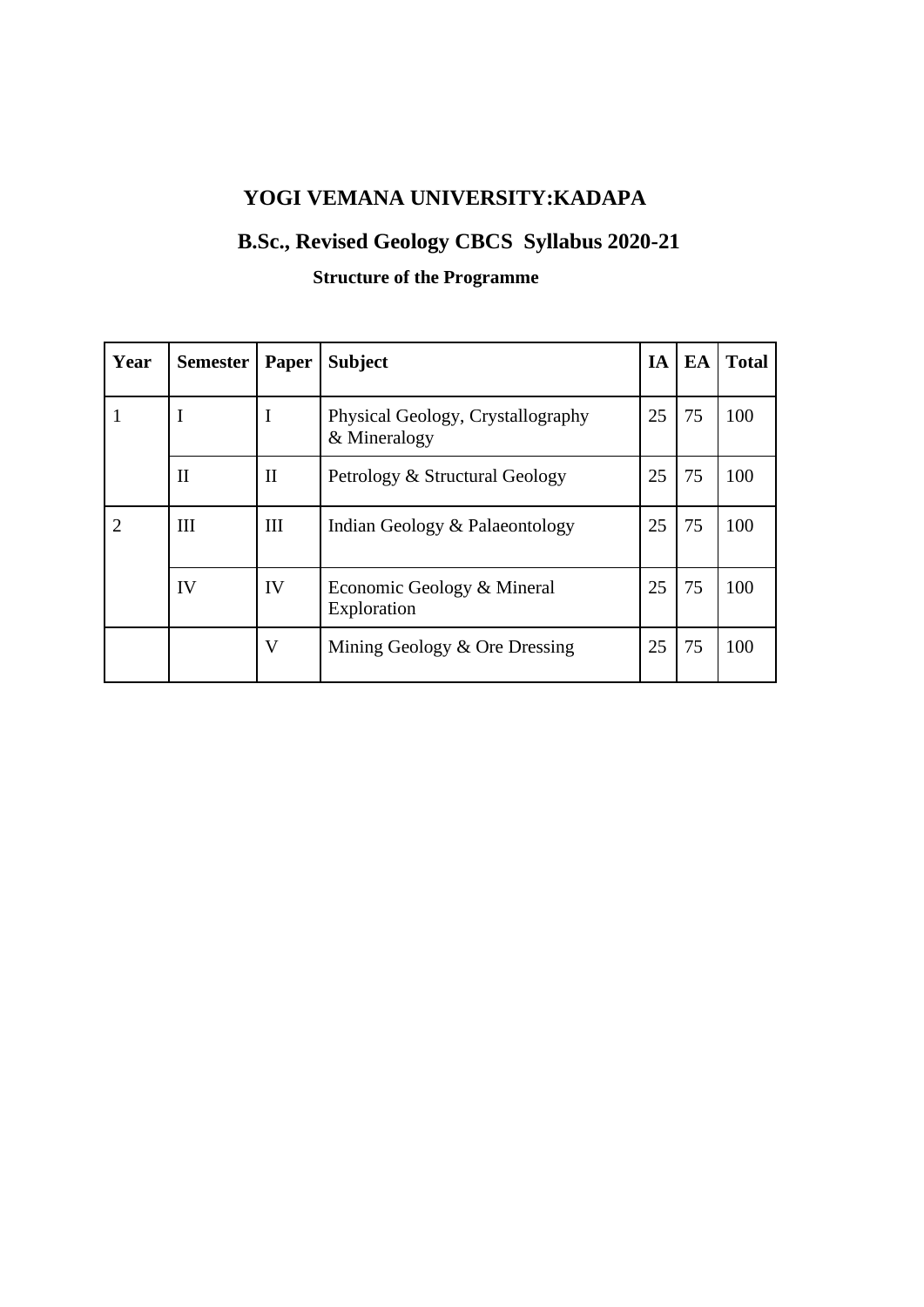#### **Course Objectives**

The aims and objectives of UG educational programs in sciences in general and Geology in particular should be structured to:

- Create the facilities and environment in all the educational institutions to introduce and consolidate the knowledge acquired at +2 level and to motivate and inspire the students to create deep interest in Geology, to develop broad and balanced knowledge and understanding of geological concepts, principles and theories of stratigraphy, geological mapping, exploration of natural resources and understand Earth evolution.
- Learn, design and perform experiments in the labs to demonstrate the concepts, principles and theories learned in the classrooms.
- Develop the ability to apply the knowledge acquired in the classroom and laboratories to specific problems in theoretical and applied Geology.
- Expose the student to the vast scope of Geosciences as a theoretical and experimental science with applications in solving most of the geogenic problems in nature spanning from disaster management, watershed management, water pollution, oil exploration and mining, etc.
- Emphasize the need for integrating Geosciences as one of the most important branch of science for pursuing the interdisciplinary and multidisciplinary higher education and/or research in interdisciplinary and multidisciplinary areas.
- To emphasize the importance of Geology as the most important discipline for sustaining the existing industries and establishing new ones to create job opportunities at all levels of employment.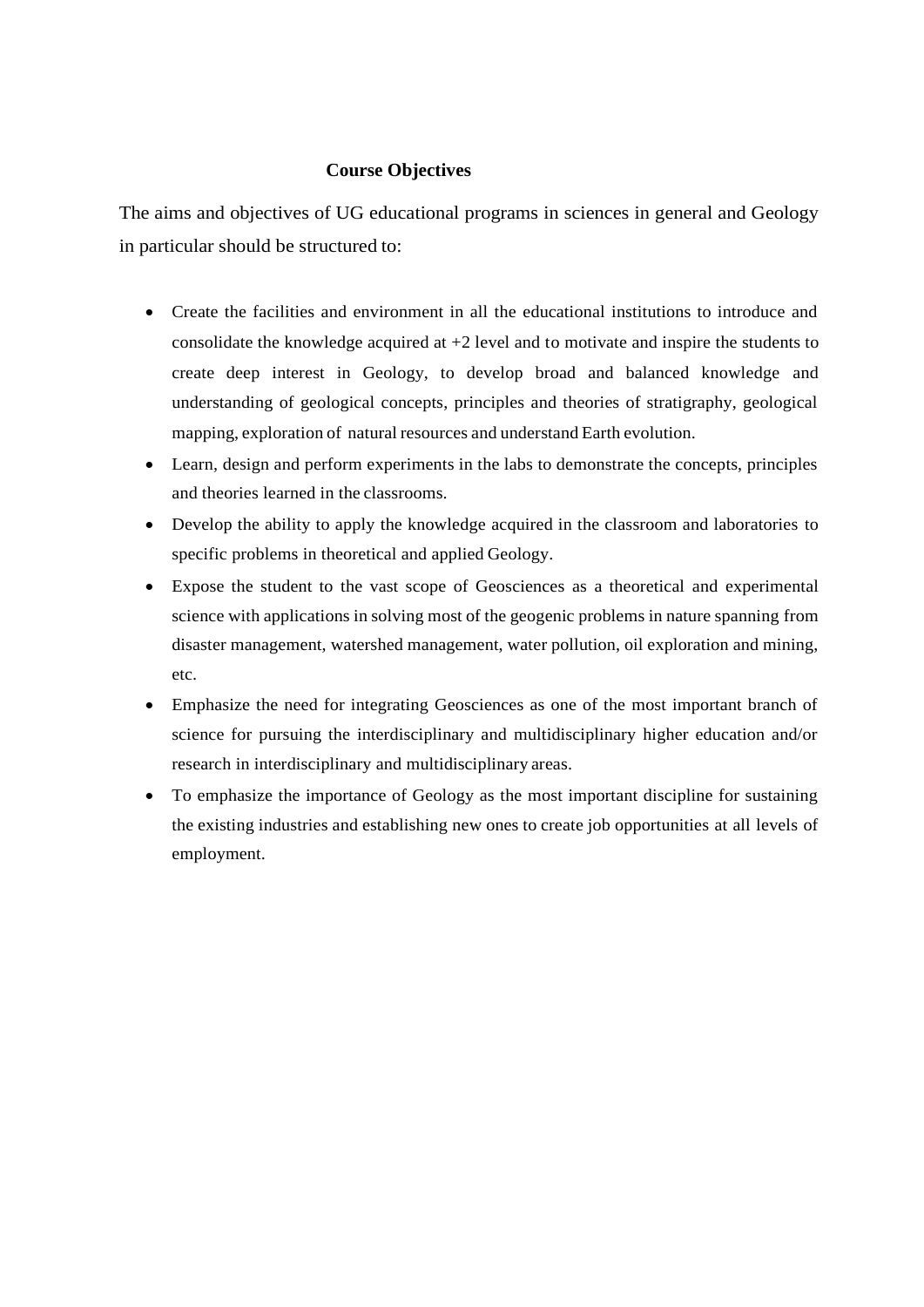#### **SEMESTER-I Paper- I - Physical Geology, Crystallography & Mineralogy**

#### **Unit –I** (12 hrs)

Definition of geology - Branches of geology - Origin and age of the earth. Geological process of weathering- types of weathering of rocks- Physical and chemical; cycle of erosion; erosion, transportation and deposition; agents of erosion.

Rivers**:** Erosion, transportation and deposition of rivers -Development of typical land forms by river erosion and deposition. Definition of a glacier - types of glaciers - development of typical land forms by glacial erosion and deposition.

#### **Unit-II** (12hrs)

Wind: Development of characteristic features by wind. Geological action of winds-Wind erosion, transportation, and deposition. Landforms caused by wind.

Earthquakes: earthquake waves, intensity of earthquakes, Ritchers scale - seismograph and seismogram. Effects of earthquakes – Interior of the earth based on seismic theory.

Volcanoes: origin, types and products of Volcanoes.

Continental Drift & Plate tectonics: Theory of Plate tectonics – nature and origin of ocean floor.

#### **Unit-III** (12 hrs)

Definition of a crystal - amorphous and crystalline states. Morphology of Crystals - interfacial angle. Types of Crystal Forms: Elements of Symmetry. Crystal Parameters, parameter system of Weiss, index system of Miller. Classification of crystals into systems.

Morphological study of the following classes of symmetry

I. Cubic system – Galena type

II. Tetragonal system - Zircon type

III. Hexagonal system - Beryl type

IV. Trigonal system - Calcite type.

V. Orthorhombic system - Barites type

VI. Monoclinic system - Gypsum type -

#### VII. Triclinic system - Axinite type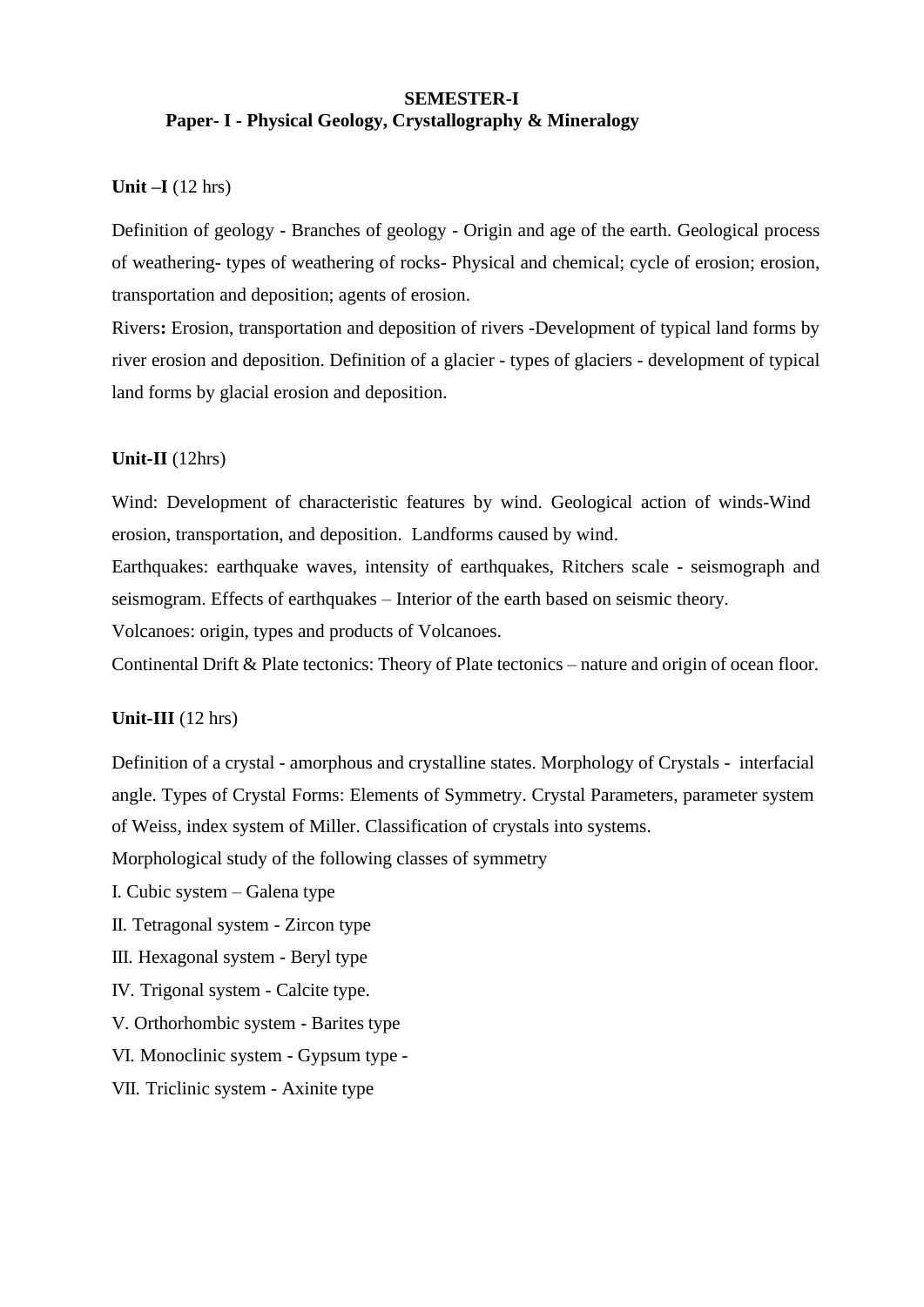## **Unit-IV** (12 hrs)

Definition of a mineral - Physical properties of minerals - Colour, streak, lustre, hardness, cleavage and fracture. Silicate structures- Study of physical properties, chemical properties and mode of occurrence of the following mineral groups: Quartz, Feldspar, Pyroxenes, Amphiboles and Mica.

#### **Unit-V** (12 hrs)

General Principles of optics, Isotropic and anisotropic minerals. Polarised light, refractive index, double refraction, uniaxial and biaxial minerals – Nicol prism and its construction. Petrological microscope (Polarising) - its mechanical and optical parts – optical properties of Minerals - extinction, pleochroism and interference colors.

## **Practical –I: Physical Geology, Crystallography & Mineralogy (50 Marks)**

#### **Physical Geology**

Interpretation of morphometric data/drainage systems and identification of geomorphological features in topographical maps. Study of important geomorphological models.

## **Crystallography**

Study of symmetry and form of the Normal classes of seven crystal systems of the following:

1. Cubic system – Galena type

Tetragonal system – Zircon type

- 2. Hexagonal system Beryl type
- 3. Trigonal system Calcite type
- 4. Orthorhombic system Barites type
- 5. Monoclinic system Gypsum type
- 6. Triclinic system Axinite type

#### **Mineralogy & Optical Mineralogy**

Study of physical properties and diagnostic features of the following mineral: Quartz Jasper, Agate, Chalcedony, Amethyst, Orthoclase, Microcline, Anorthite, Enstatite, Hypersthene, Augite, Hornblende, Actinolite, Tremolite, Asbestos, Muscovite, Biotite, Phlogopite, Olivine, Epidote, Garnet, Kyanite, Sillimanite, Andalusite, Beryl, Zircon,Apatite, Corundum, Talc, Gypsum, Calcite, Flurospar and Serpentine.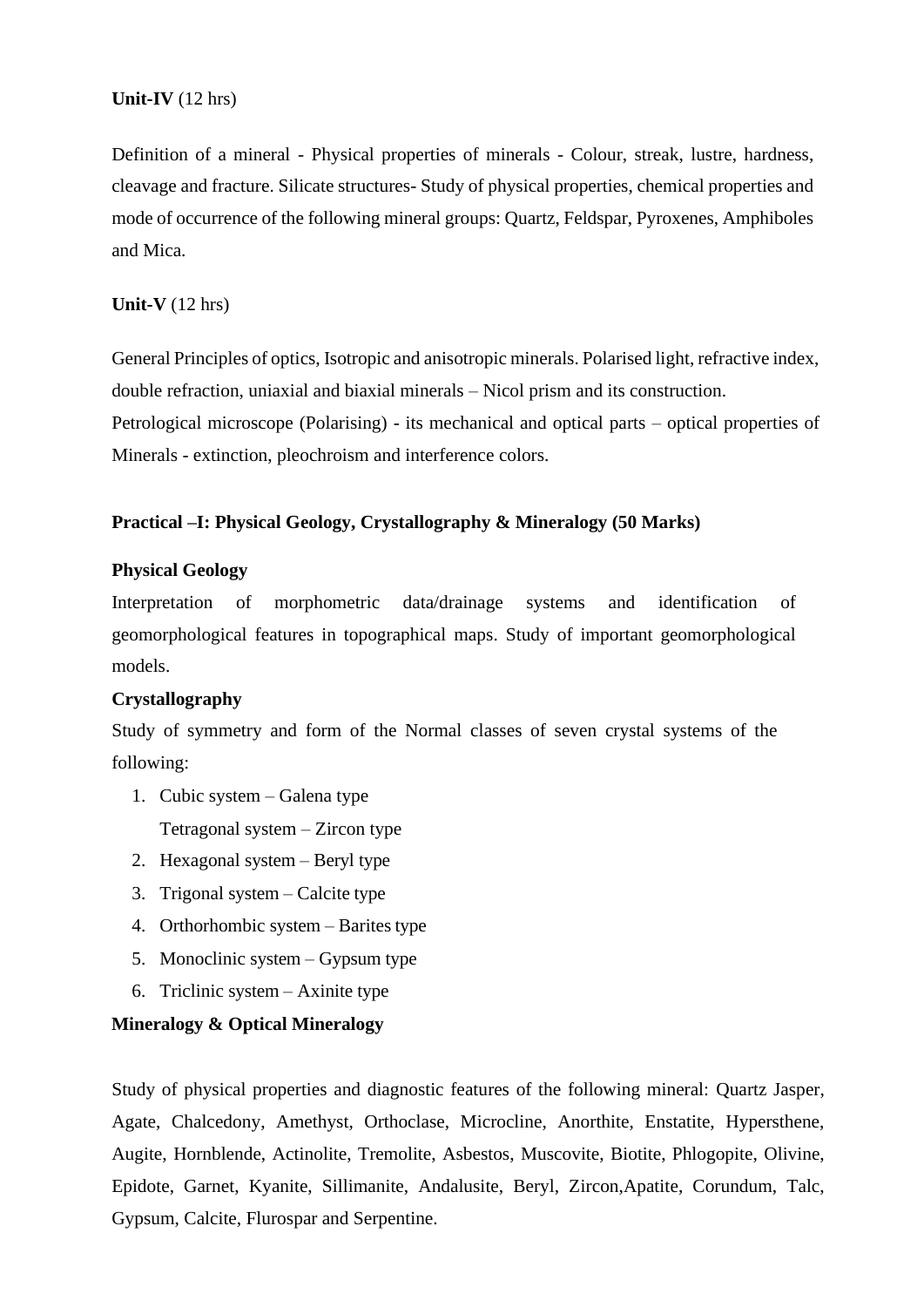## **Study of optical properties of the following minerals:**

Quartz, Orthoclase, Microcline, Plagioclase, Hypersthene, Augite, Tremolite, Hornblende, Muscovite, Biotite, Olivine, Epidote, Garnet, Kyanite, Beryl, Calcite, Chlorite, sillimanite and Leucite.

## **Course learning outcome:**

- The study of this paper strengthens student's knowledge with respect to understanding the essentials of the structural dynamics of the earth.
- Studying the basics of mineralogy and crystallography helps in understanding and building the overall knowledge in Geology.

## **Text Books**

- 1. Holmes Principles of Physical Geology- D.L. Holmes
- 2. An Introduction to Crystallography R.C. Phillips
- A textbook of mineralogy E.S. Dana and W.E. Ford.
- 3. Rutleys elements of mineralogy H.H. Reed
- 4. Elements of Crystallography F.A.Wade and R.B.Matrix

- 1. Manual of mineralogy C.S. Hurlbut and C. Klein
- 2. Mineralogy for students M.H. Batey.
- 3. An introduction to rock forming minerals Deer, Howie, and Zussman.
- 4. Elements of mineralogy Mason and Bern.
- 5. Essential of Crystallography- E. Flint.
- 6. Basic Physical Geology- E.S. Robinsion
- 7. Physical Geology- B.F. Malloryand D.N. Gargo
- 8. A textbook of mineralogy-E.S. Dana and W.E. Ford
- 9. A book of Physical Geology -A K Datta
- 10. Physical Geology A.N. Strahler
- 11. Principles of Physical Geology, Chapman and Hall, London. Arthur Holmes (1992)
- 12. A Text Book of Physical Geology, CBS Publishers, Mahapatra G.B. (1994)
- 13. Miller, (1949) An Introduction to Physical Geology. East West Press Ltd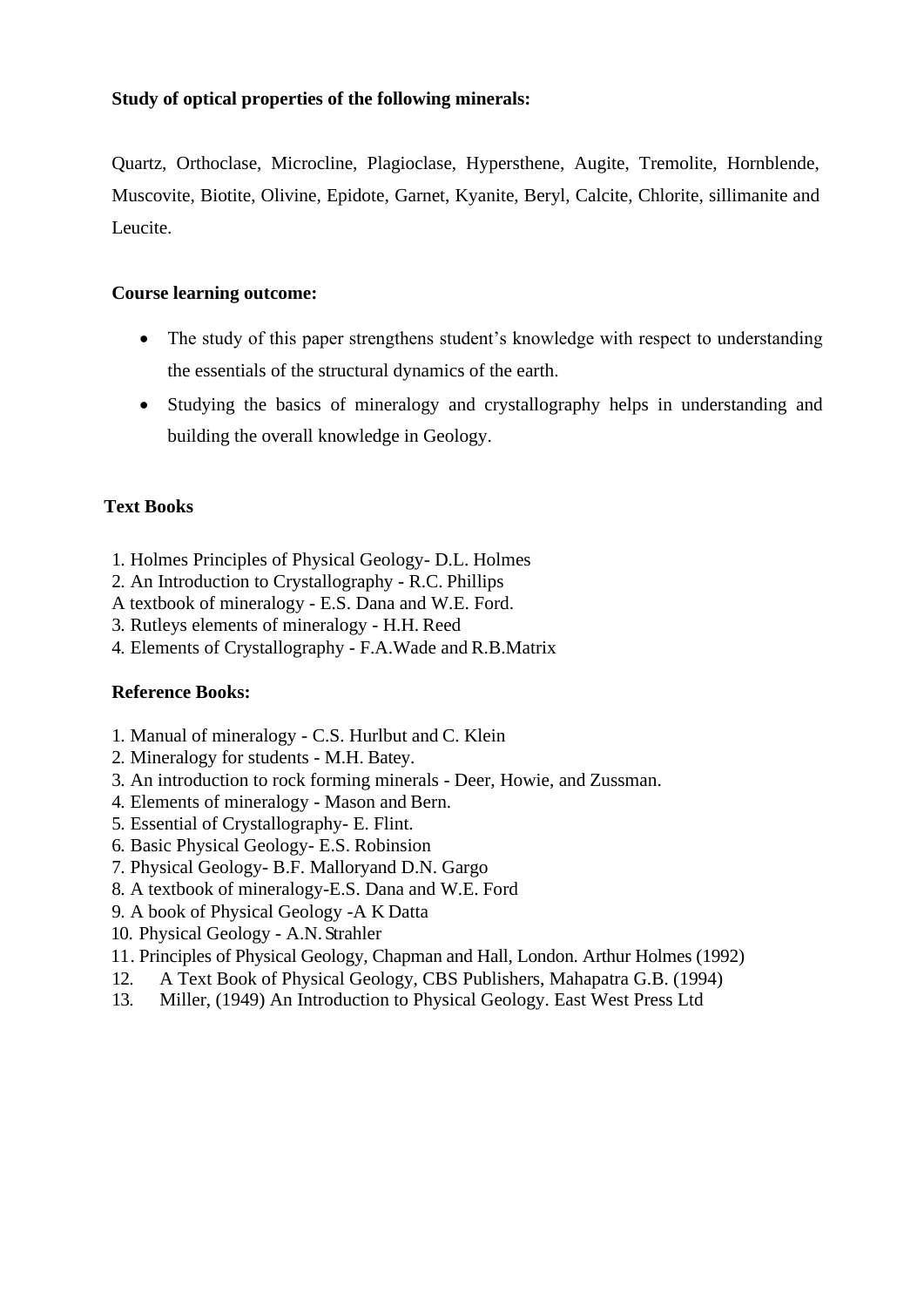### **II-SEMESTER Paper-II-Petrology and Structural Geology**

#### **Unit-I** (12 hrs)

Nature and scope of petrology - Forms of Igneous Rocks - Sills, laccolith, lopolith, dykes, ring dykes - vesicular, amygdaloidal, block lava and ropy lava.

Textures of Igneous Rocks- Definition of texture,-, porphyritic, poikilitic, ophitic, intergrartular, trachytic and graphic textures. Classification of igneous rocks - CIPW and Tyrrell tabular classification. Origin of igneous rocks - Bowen's reaction principle, differentiation of magma.

#### **Unit-II** (12 hrs)

Sources of Sediments, Sedimentary structures - Types of bedding, surface marks, deformed bedding**,** solution structures.

Classification of sedimentary rocks; clastic - rudaceous, arenaceous, argillaceous, non-clasticcalcareous, carbonaceous, evaporities.

#### **Unit-III** (12 hrs)

Metamorphism - agents of metamorphism, types of metamorphism. Structures of metamorphic rocks - Cataclastic, maculosc, schistose, granulose and gneissose. Textures of metamorphic rocks- crystalloblastic, xenoblastic.

Classification of metamorphic rocks. Cataclastic, thermal, dynamo-thermal metamorphism of argillaceous and arenaceous rocks.

#### **Unit-IV (**12 hrs)

Definition of structural geology - aim and objectives of the structural Geology; importance of study of structures - primary and secondary structures; outcrop, attitude of beds– strike and dip. Use of clinometer and Brunton compass. Folds -description, nomenclature of folds -Geometrical and genetic classification.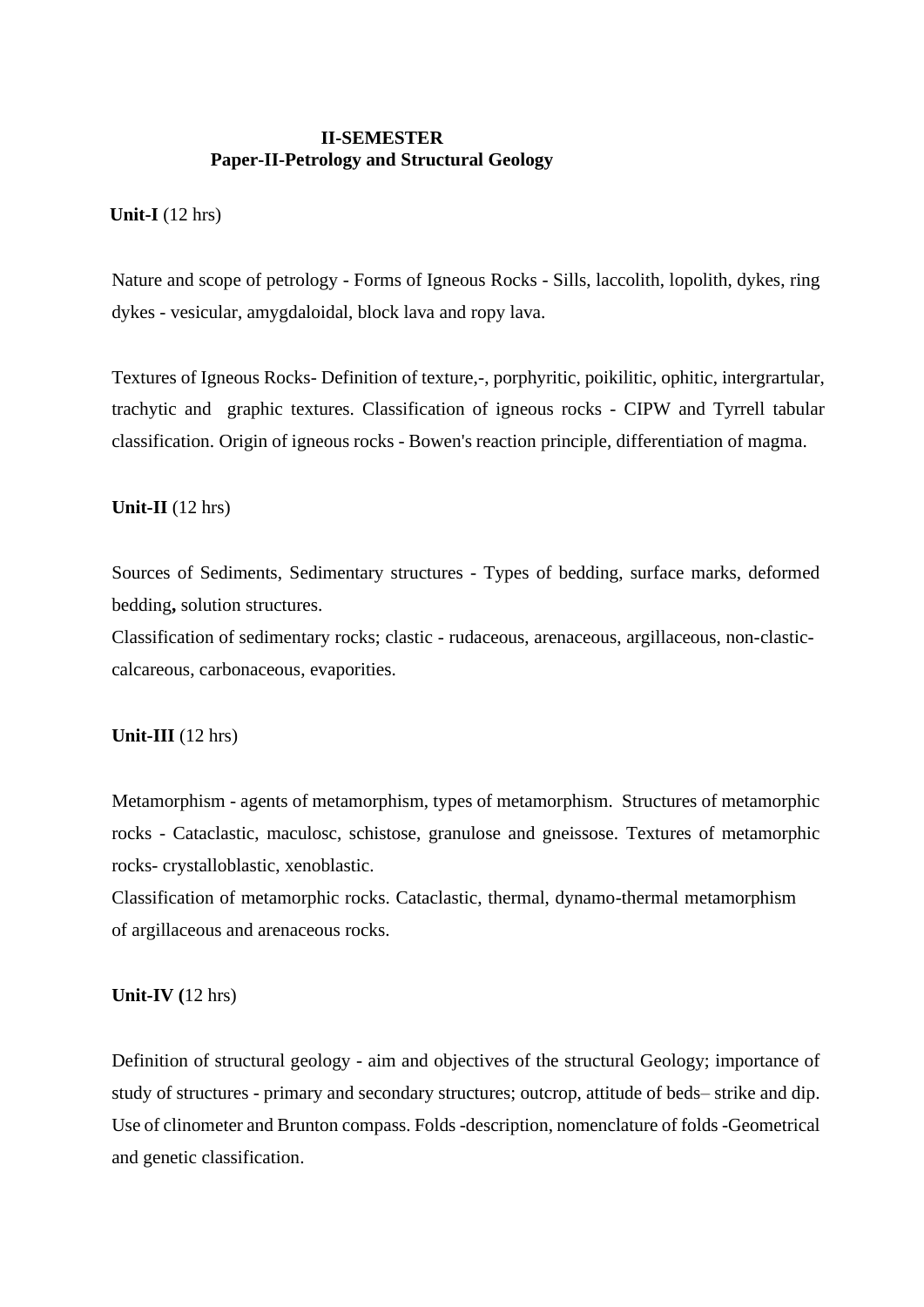## **Unit-V** (12 hrs)

Geometrical and genetic classification of Joints and Faults. Recognition of faults in the field. Unconformities- types of unconformities. Recognition of unconformities in the field.

#### **Practical- II-Petrology and Structural Geology (50 Marks)**

#### **Petrology**

Megascopic and microscopic study of the following igneous rocks: Dunite, Perodotite, Granite, Syenite, Diorite, Gabbro. Dolerite, Rhyolite, Basalt and Pegmatite. Megascopic and microscopic study of the following sedimentary rocks: Conglomerate, Breccia, Sandstone, Arkose, Gritt, Shale, Limestone and its varieties. Megascopic and microscopic study of the following rocks: Schist, Gneiss, Quartzite, Marble, slate, phyllite, charnockite and khonodolite.

#### **Structural Geology**

Study of topographical maps: Interpretation of simple geological maps with horizontal and inclined beds. Unconformity, folds and faults with reference to the topographyand structure, geological succession and history. Geological Section drawing (at least 8 maps) Problems dealing with true dip and apparent dip. Bore-hole data thickness and width of the outcrop and dip of the beds (At least 8 problems for each method).

#### **Course learning outcome**

- On completion of the course the students will have gained an understanding of the processes involved in the formation of igneous, sedimentary and metamorphic rocks, their textures, structures, classifications and their importance.
- The course deals with geological structures like faults, folds, joints and unconformities resulting from the action of these forces on rocks. The student will gain knowledge of the geometry of the rock structures, understand the mechanism of the evolution of rock structures and its application in the field.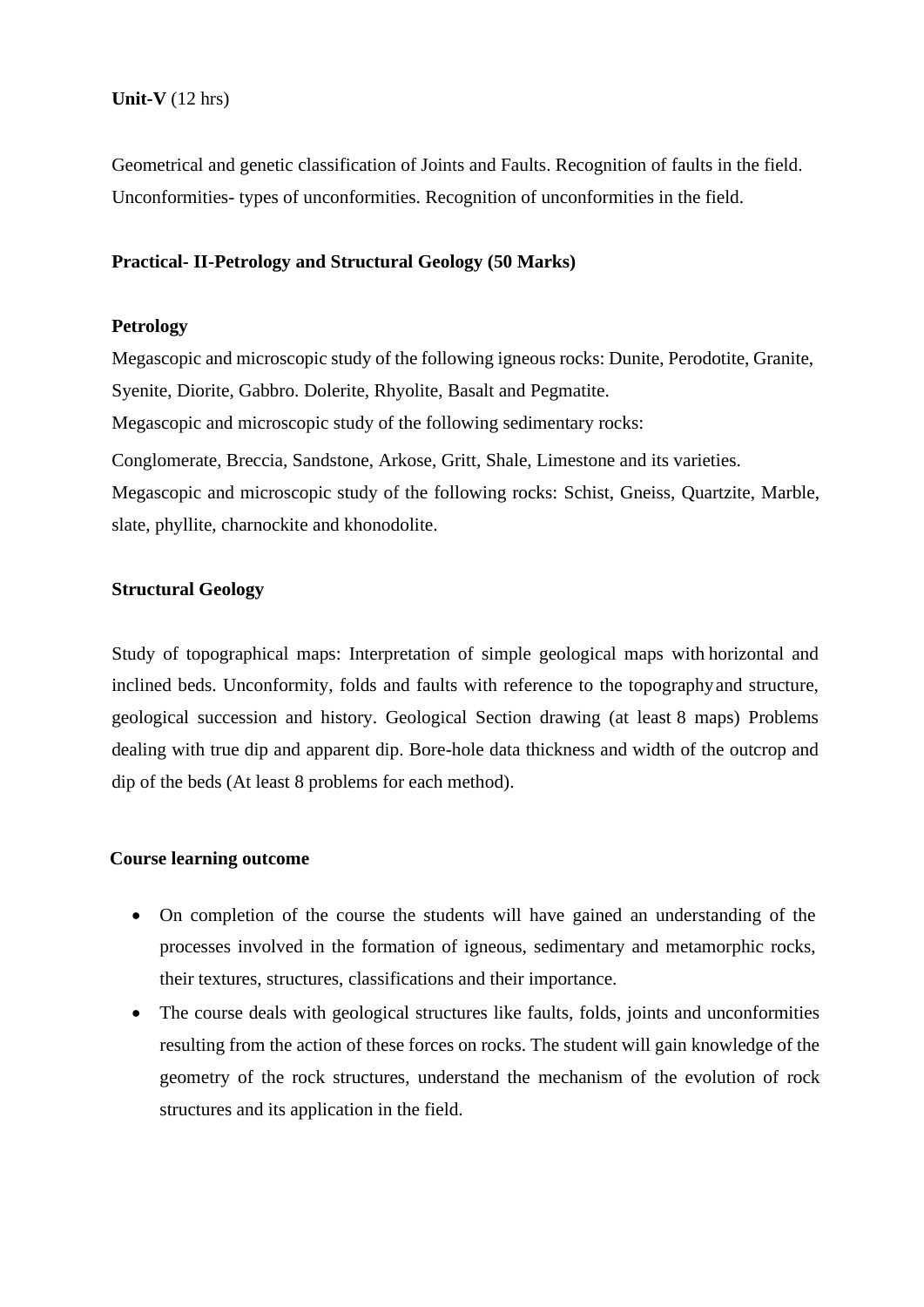## **Text books**

- 1. Principles of petrology- G.W. Tyrrell
- 2. Sedimentary Rocks -F.J.Peettijohn

- 1. Igneous Petrology-Hyndman
- 2. A Text book of sedimentary petrology -Verma& Prasad
- 3. Petrology of the sedimentary rocks -J.T. Greehsmith
- 4. Petrology of the igneous rocks -F.KHatch, Wells and Wells.
- 5. Ram S. Sharma (2016) Metamorphic Petrology Concepts and Methods. Text Book Series, Geological Society of India, Bangalore
- 6. Bose M.K. (1997) Igneous Petrology. The World Press Pvt. Ltd. 568 p.
- 7. Turner, F.J., (1980) Metamorphic petrology. McGraw Hill.
- 8. Mason, R., (1978) Petrology of Metamorphic Rocks. CBS Publishers.
- 9. Jain, A.K., (2014) An introduction to structural geology. Text Book series in Geological Sciences for Graduate Students. Geological Society of India, Bangalore.
- 10. Billings, M.P., (1972) Structural Geology. Prentice Hall.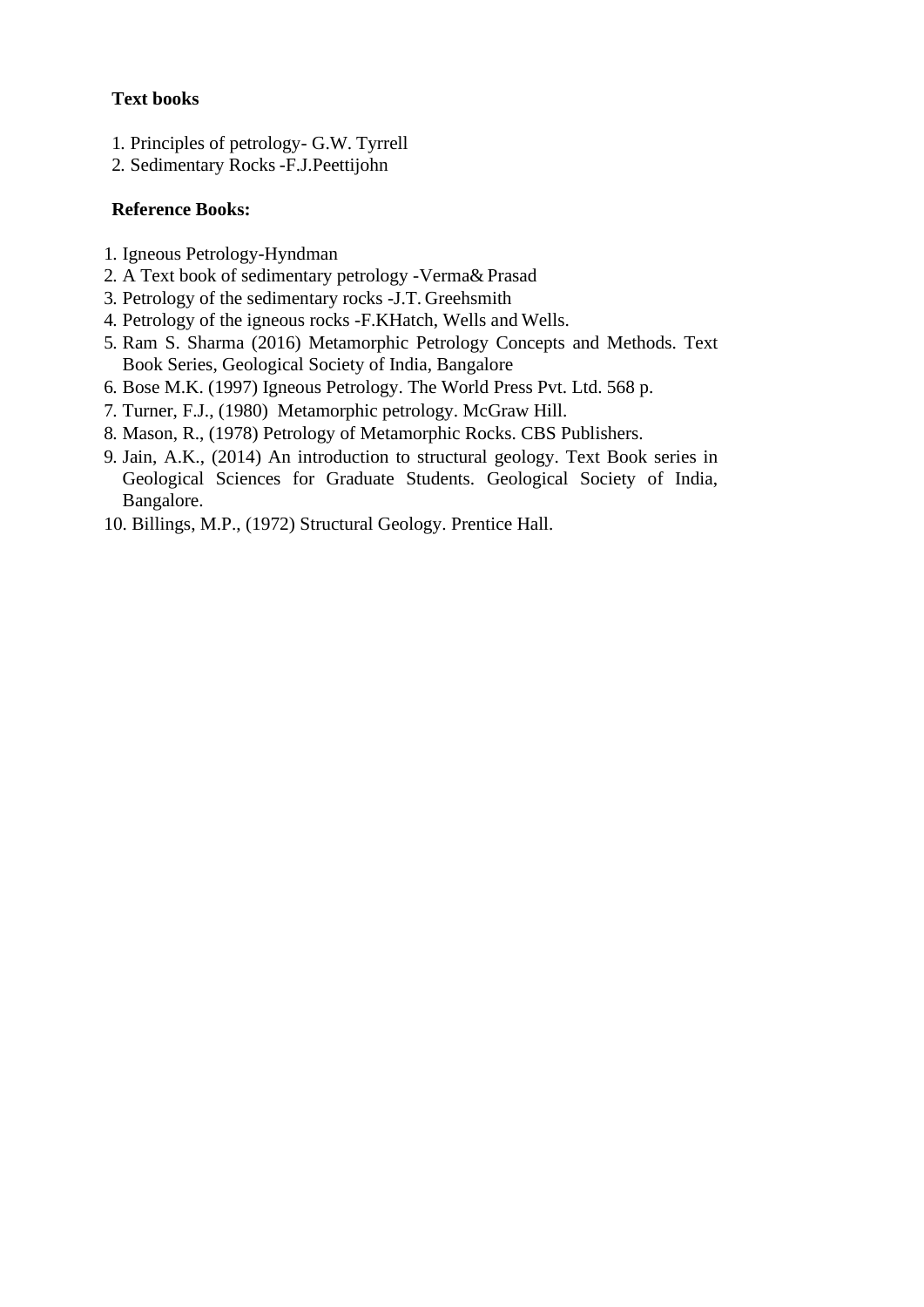### **SEMESTER-III Paper- III- Indian Geology & Paleontology**

### **Unit-I** (12 hrs)

Principals of stratigraphy. Standard geological time scale, Physiographic divisions of India. Brief study of type area, distribution in India, lithology, fossil content and economic importance of the following systems- Dharwar system, Cuddapah system, Vindhyan system.

#### **Unit-II** (12 hrs)

Brief study of type area, distribution in India, Lithology, fossil content and economic importance of Gondwana system, Triassic of Spiti, Jurassic of Kutch, Cretaceous of Trichinopoly, Deccan Traps and their Age, Siwaliks with vertebrate fossils.

## **Unit-III** (12 hrs)

Definition of Paleontology, Branches of Paleontology, conditions of fossilization, modes of preservation and uses of fossils. Index Fossils. Detailed study of morphology, classification and geological distribution of Corals and Brachiopoda.

Fossils: Calceola, Zaphrentis, Terebratula, Spirifer, Rhynchonella, and Products,

## **Unit-IV** (12 hrs)

Detailed study of morphology, classification and geological distribution of Gastropods, Cephalopoda and Lamellibranchia;

Fossils: Turritella, Natica, Physa, Conus, Pecten. Gyphaea. Arca, Cardita, Nautilus. Ammonoids, Ceratites, Bellemnites.

#### **Unit- V** (12 hrs)

Detailed study of morphology, classification and geological distribution of Trilobita, Echinodermata, Graptolites and Plant fossils. Fossils: Calymene, Paradoxide, Cidaris, Micraster, Hemiaster, Monograptus, Diplograptus, Glossopteris, Gangamopteris and Ptylophyllum.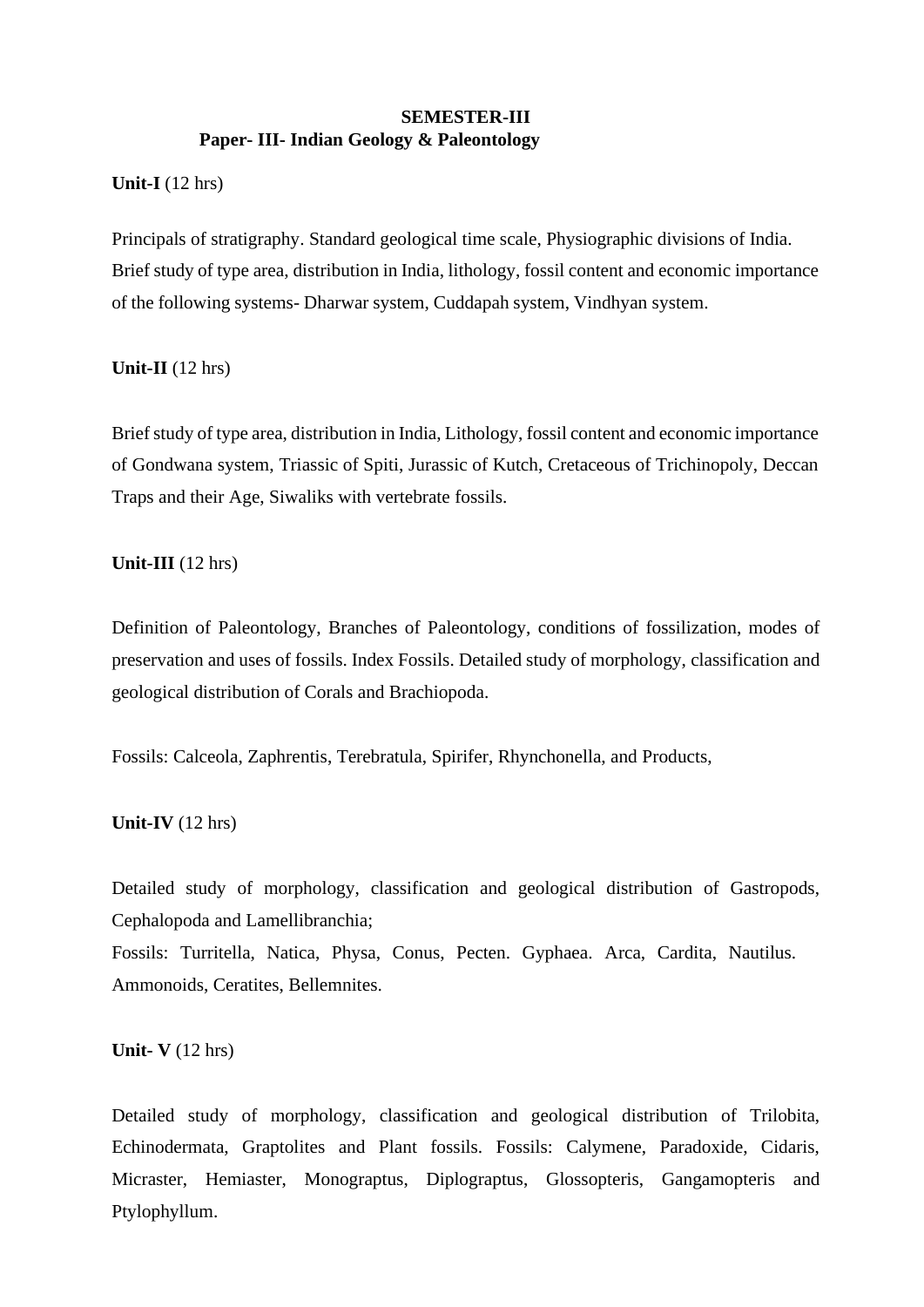## **Geology Practical III- Paleontology**

Drawing and description of invertebrate and plant fossils as per the list mentioned in the theory syllabus. Classification, morphology and geological distribution.

Fossils: Cidaris, Micraster, Hemiaster. Cerethium, Terebratula, Spirifer, Rhynchonella, Products, Turritella, Natica, Physa, Pecten, Gryphaea, Arca, Cardita, Nautilus, Ammonodis, Ceratites, Bellemnites, Calymene, Paradoxide. Corals. Plant fossils Glossopeteris, Gangamopteris and Ptylophyllum.

## **Course learning outcome:**

- The Indian sub-continent exposes a wide range of lithologies that span from 3.6 billion years to present. The geology of India is synonymous with the geology of the world and its ancient rock types from the Indian Peninsula, Cretaceous Deccan volcanism and Tethyian sediments exposed in the mighty Himalayas is noteworthy. The student will gain knowledge about the stratigraphy and geology of India with emphasis on the Stratigraphy of India with respect to Paleozoic, Mesozoic and Cenozoic Era which will help in understanding the different episodes on the earth during the geologic past.
- The study of Paleontology encompasses the aspects of the age of the earth, chronological arrangement of rocks and appearance and evolution of life through the geologic time. The knowledge of paleontology would enable the students to understand the changes that occurred in the history of the earth and relate them to their field observations.

## **Text books:**

- 1. Invertebrate Paleontology -Henry Woods.
- 2. Geology of India & Burma- MS Krishnan
- 3.

- 1. An introduction to Paleontology Jain, P.C etal.
- 2. Principals of stratigraphy Dunbars & Rodgers.
- 3. Fundamentals of Historical Geology and Stratigraphy Ravindra Kumar
- 4. Ramakrishnan M, and Vaidynadhan, R (1994) Geology of India, Geological Society of India Publication, Bangalore. Vol. I & II.
- 5. Valdiya K.S. (2010) The Making of India: Geodynamic Evolution, Springer
- 6. Valdiya K.S. (1984) Aspects of tectonics, Tata McGrath Hill.
- 7. Ravindra Kumar (2018) Fundamentals of Historical Geology and Stratigraphy of India, New age Publications.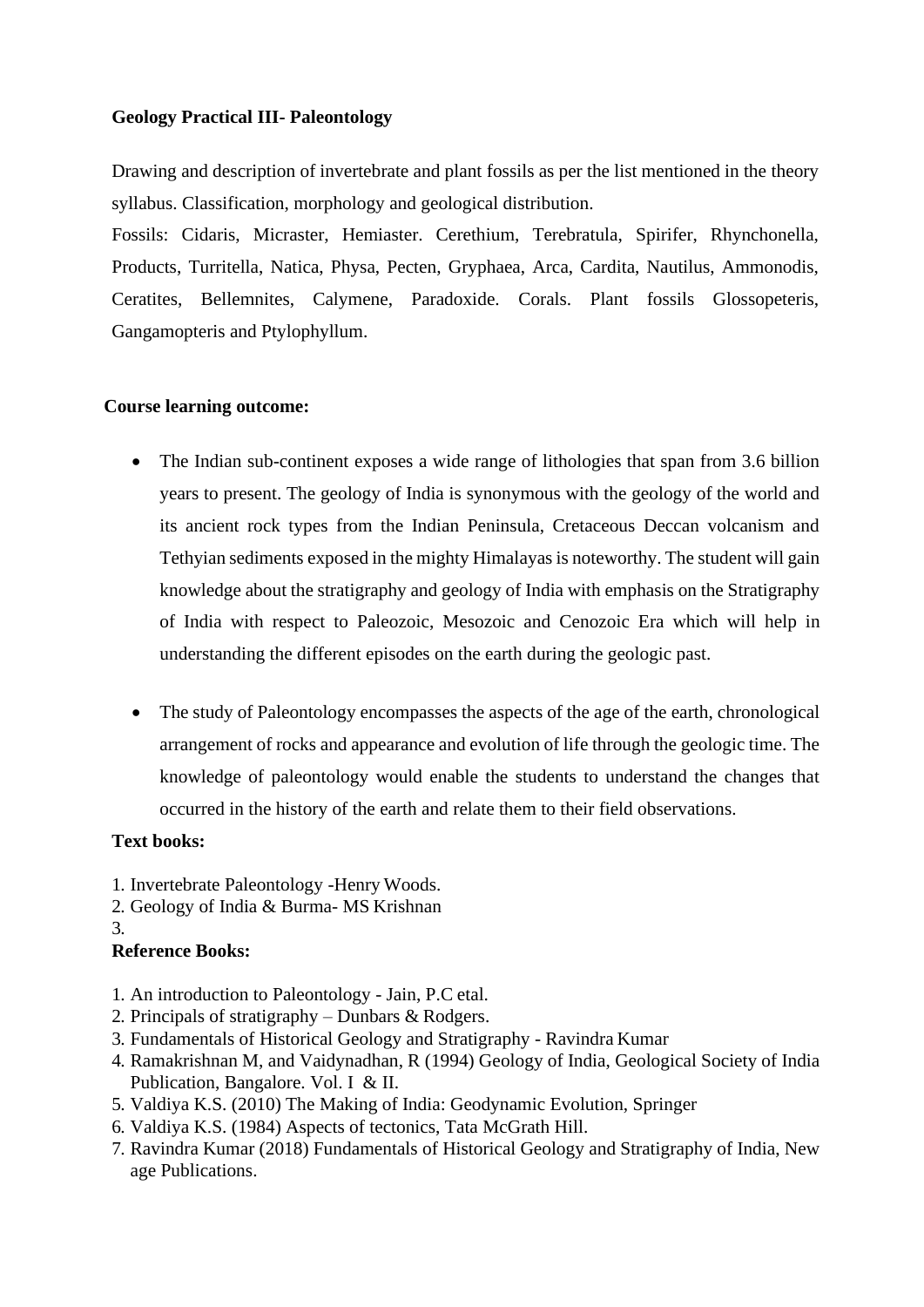# **SEMESTER-IV Paper-IV: Economic Geology and Mineral Exploration**

#### **Unit-I (12hrs)**

Definition of Economic geology, mineral resources and mineral deposits, importance of economic minerals. Ore and gangue minerals. Classification of mineral deposits - Bateman's classification modified by Jensen.

#### **Unit – II (12hrs)**

Study of ore deposits of gold, copper, Iron, manganese, chromium, lead, zinc and aluminum, with respect to their mineralogy, uses, mode of occurrence, origin and distribution in India.

#### **Unit- III (12hrs)**

Distribution of industrial minerals in India for the following industries – Refractories, Abrasives, cement and Ceramic. Fossil fuels: Occurrence, origin and distribution of Coal and petroleum deposits.

Atomic minerals - uranium and thorium with respect to their mineralogy. Mineral resources of Andhra Pradesh.

#### **Unit -IV (12hrs)**

Scope of mineral prospecting and exploration. Structural and lithological guides. Geochemical prospecting – primary and secondary dispersion – Geochemical association and path finders. Geophysical Exploration - brief description and application of gravity method, Magnetic Method and Seismic methods – Brief description and application of Gravity, magnetic and seismic methods. Instrumental techniques in Gravity, Magnetic and Seismic methods.

#### **Unit-V (12 hrs)**

Brief description and application of electrical and radioactive methods - Instrumental techniques in electrical and radioactive methods.

Photogeology – Aerial photographs, Remote sensing and Aerial photography techniques used in mineral exploration.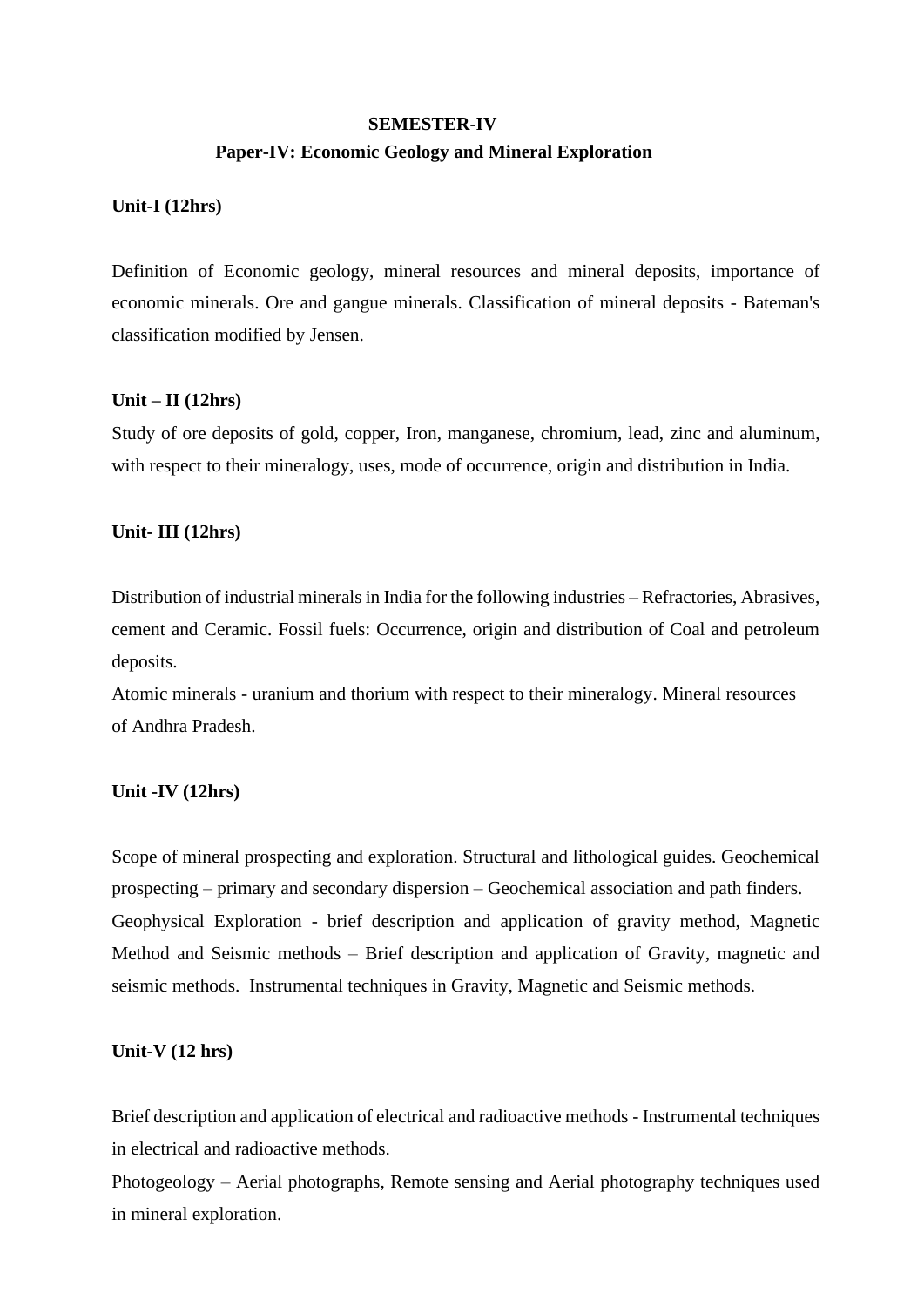Sampling Technique: Definition of sampling, Methods of sampling – Channel, chip, grab, car, groove, wagon, Pitting and trenching and drill hole sampling. Coning and quartering. Estimation of ore reserves.

#### **Practical IV-Economic Geology & Mineral Exploration**

#### **Economic Geology**

Megascopic study of economic minerals: mode of occurrence, distribution in India and uses. Hematite, Magnetite Pyrite, Pyrolusite, Psilomelane, Chalcopyrite, Malachite, Azurite, Bauxite, Chromite, Galena, Sphalrite, Magnesite, Gypsum, Asbestos, Steatite, Graphite, Monazite, Illmenite, Zircon, Fluorite, Baryte, Corundum, Topaz, Calcite, Kaolinite, Kyanite, Sillimanite, Garnet and Mica.

Preparation of Maps showing distribution of metallic and non-metallic deposits of India.

## **Mineral Exploration**

Estimation of ore reserves: Bedded type and vein type (Extended area and included area methods problems)

Sieve analysis problems- calculation of standard statistical parameters based on sieve analysis data Sampling Techniques – Preparation of composite sample of sediment by coning and quartering methods.

#### **Course learning outcome:**

• By the end of this course the student will have learnt about techniques of mineral exploration and exploitation, estimation of ore reserves, environmental impact of mining, and the importance conservation of mineral resources and also the exogenetic and endogenetic process of formation.

## **Te x t B o o k s :**

- 1. Economic Geology A.M. Batman
- 2. Ore deposits of India Ghokale and Rao

- 1. Mineral Economics R.K. Sinha & N.L. Sarma.
- 2. Industrial Minerals Deb
- 3. Mining Geology McKinnstry
- 4. Indian mineral resources S. Krishnaswamy
- 5. An Introduction to the Ore Geology A.M. Evans
- 6. Geology & mineral resources of Andhra Pradesh N.V.B.S. Dutt
- 7. Mineral Resources of Andhra Pradesh Dr. P.K Ramam
- 8. Courses in Mining Geology IBH Publishers Arogyaswamy RNP (2017)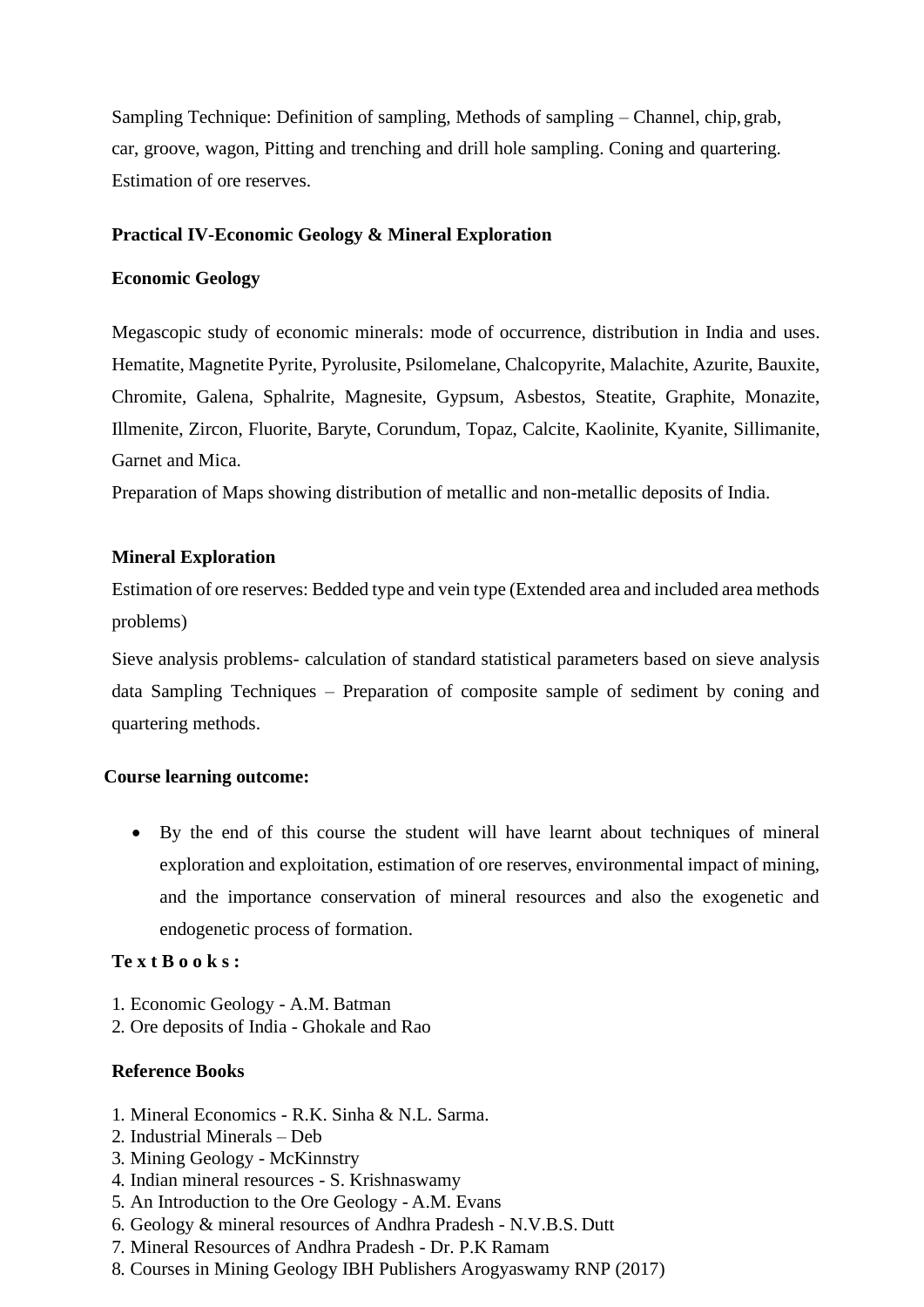## **SEMESTER-IV Paper-V: Mining Geology and Ore Dressing**

**Unit I** (12hrs)

Mining methods- Classification of mining methods; criteria for selection of mining method. Brief description of quarrying, open cast mining methods - Stepping and Bench forms, Transport, Earth movers. Mine explosives. Brief description of alluvial mining- panning, Longtome, Rockers and Ground sluicing.

**Unit-II** (12 hrs)

Underground mining methods- Shafts, Cross-cuts, Tunnels, Mine ventilation, Mine supports, Drainage, Pumping, Mine Haulage. Stopping methods in mining. Mining hazards and Safety measures.

**Unit-III** (12 hrs)

Mineral Processing- necessity and advantages of concentration. Ore dressing techniques-Crushing, Grinding, Jigging, Froth flotation method, Gravity separation, Heavy fluid separation, Magnetic separation method and Sieve analysis.

## **Unit-IV** (12 hrs)

Drilling methods- Rotary drilling, Percussion drilling, Diamond drilling, Churn drilling, Cable tool drilling and Auger drilling.

**Unit-V** (12 hrs)

Mineral economics: Principles of mineral Economics. Classification of mineral deposits. National Mineral policy. Mineral concession Rules. Mineral conservation and substitution. Status of mineral production in India.